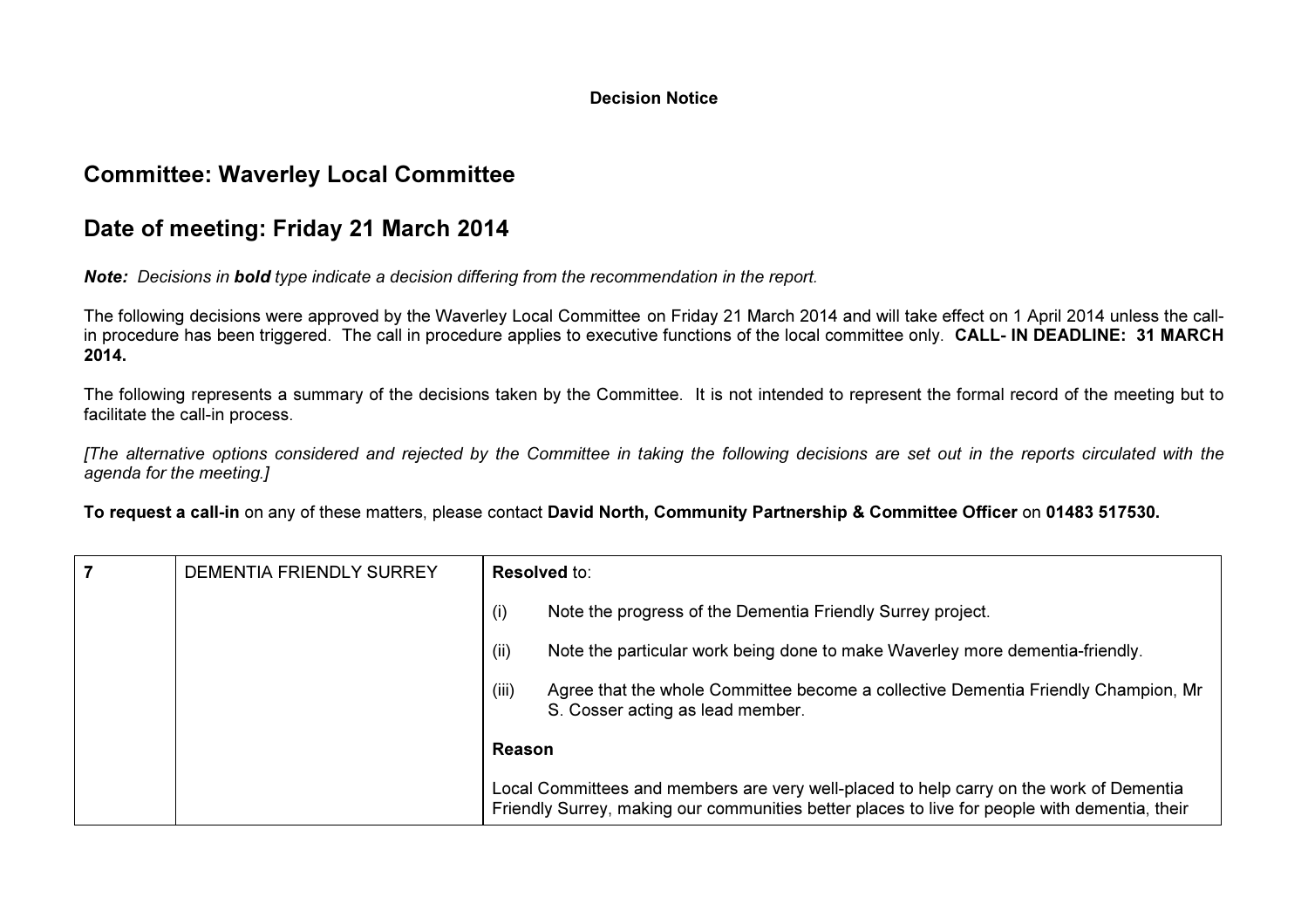### Decision Notice

|    |                                                | family and carers.                                                                                                                                                                                                                                                                                                                                                                                                                                                                                                                                                                                                                                                                                                                                                                                                                                                                                                                                                                                                                                                                                                                                                                                        |
|----|------------------------------------------------|-----------------------------------------------------------------------------------------------------------------------------------------------------------------------------------------------------------------------------------------------------------------------------------------------------------------------------------------------------------------------------------------------------------------------------------------------------------------------------------------------------------------------------------------------------------------------------------------------------------------------------------------------------------------------------------------------------------------------------------------------------------------------------------------------------------------------------------------------------------------------------------------------------------------------------------------------------------------------------------------------------------------------------------------------------------------------------------------------------------------------------------------------------------------------------------------------------------|
| 8  | <b>RESPONSE TO PETITION:</b><br><b>BRAMLEY</b> | Resolved to note the response to the petition.<br>Reason<br>The Committee is required to respond to petitions received.                                                                                                                                                                                                                                                                                                                                                                                                                                                                                                                                                                                                                                                                                                                                                                                                                                                                                                                                                                                                                                                                                   |
| 9  | <b>HIGHWAYS UPDATE</b>                         | Resolved to:<br>Note the effects of the recent extreme weather across Waverley and Surrey.<br>(i)<br>(ii)<br>Agree that up to £50,000 be allocated from the 2014/15 budget towards flood recovery<br>works organised by the Area Team.<br>Agree to note the 2014/15 Localism (Lengsthman) scheme applications submitted<br>(iii)<br>by Chiddingfold Parish Council, Dunsfold Parish Council, First Wessex (Sandy<br>Hill and The Chantrys), Hambledon Parish Council, Haslemere Town Council and<br>Farnham Town Council and that an application from Western Villages had now<br>been received, and to delegate final approval of the total funding granted to each<br>project to the Area Highways Manager, in consultation with local members and<br>subject to officer scrutiny to ensure that the proposed works fall within the remit<br>of the scheme.<br>Agree to review the principles and process to be adopted for the allocation of the<br>(iv)<br>Localism (Lengsthman) budget in future years.<br>Reason<br>The Committee recognised the need to contribute to flood recovery in Waverley and to support<br>local enhanced maintenance on the highway through the Highways Localism scheme. |
| 10 | <b>OPERATION HORIZON: UPDATE</b>               | <b>Resolved to note:</b>                                                                                                                                                                                                                                                                                                                                                                                                                                                                                                                                                                                                                                                                                                                                                                                                                                                                                                                                                                                                                                                                                                                                                                                  |